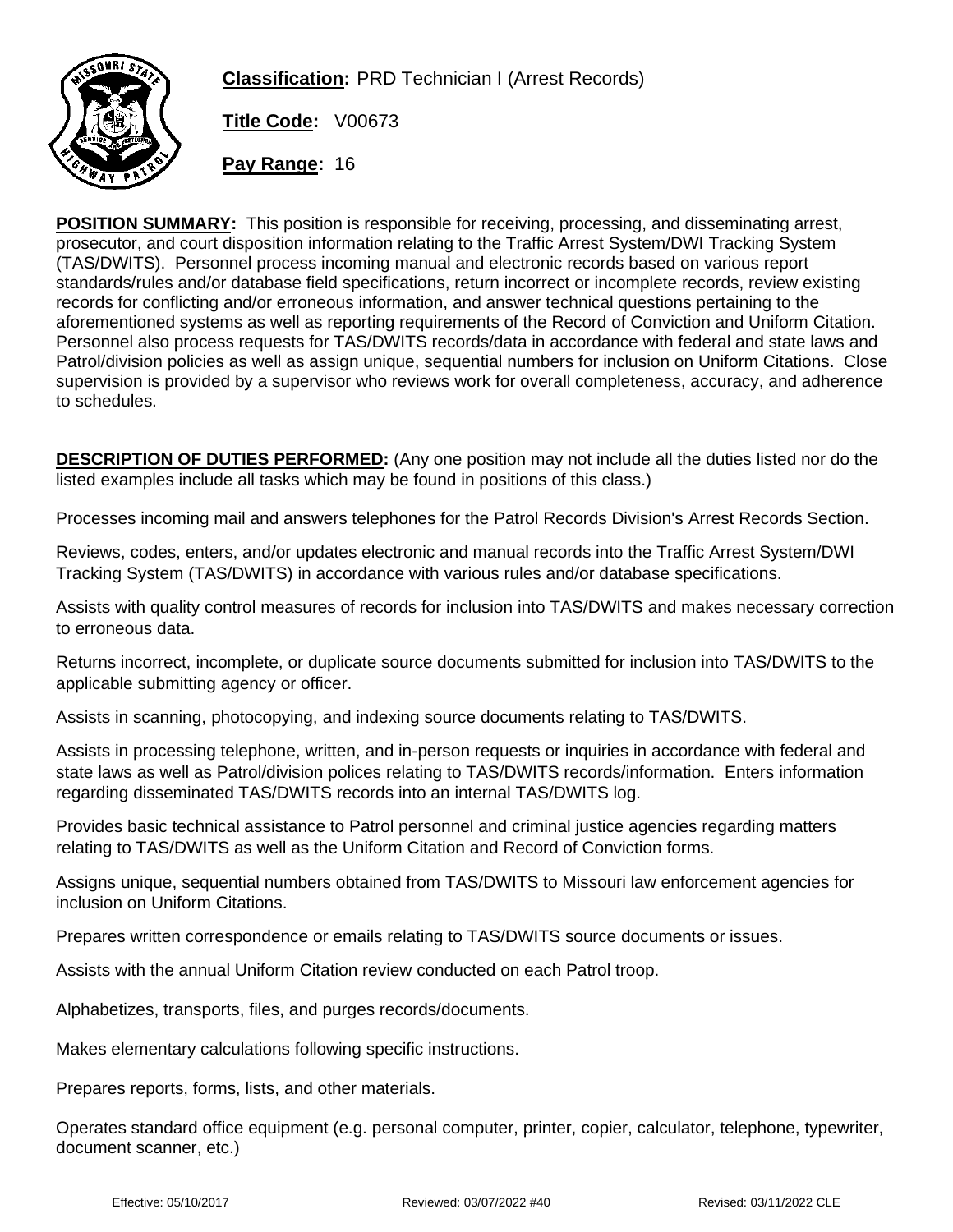Performs other related work as assigned.

**REQUIRED KNOWLEDGE, SKILLS, AND ABILITIES:** Working knowledge of modern office practices, procedures, and equipment.

Ability to learn record entry, codes, and quality control policies, standards, processes and procedures, and database field specifications relating to the TAS/DWITS and apply that knowledge to daily work-related tasks.

Ability to develop a knowledge of the Record of Conviction and Uniform Citation form reporting requirements.

Ability to understand and interpret the Missouri Sunshine Law as well as state and federal laws and Patrol/division policies relating to the dissemination of arrest records.

Ability to understand and interpret Patrol policies and procedures relating to arrest reports, systems, and procedures.

Ability to learn the Missouri Uniform Law Enforcement System (MULES) and Department of Revenue vehicle and driver record systems as it applies to the Arrest Records Section.

Ability to operate basic office equipment as detailed in the description of duties.

Ability to alphabetize, transport, process, file, and purge records/documents.

Ability to learn computer systems as well as the workflow of documents/data in relation to the TAS/DWITS.

Ability to sit in front of a personal computer and perform work related tasks for extended periods of time.

Ability to work independently as well as follow oral and written instruction.

Ability to exercise judgment and discretion and make decisions in accordance with laws, policies and regulations.

Ability to proofread and edit computer entries.

Ability to multi-task and prioritize assignments.

Possess basic rules of grammar and arithmetic.

Ability to establish and maintain records and files (both electronic and hardcopy).

Ability to work under pressure.

Ability to handle restricted and confidential information in a professional manner and maintain the information as such.

Ability to communicate in English clearly and concisely, both orally and in writing.

Ability to establish and maintain harmonious working relations with others.

Ability to work with material that may be of a sexual nature relating to criminal activity (e.g., written material, photographs, and/or verbal language, etc.).

Ability to perform work-related travel as needed.